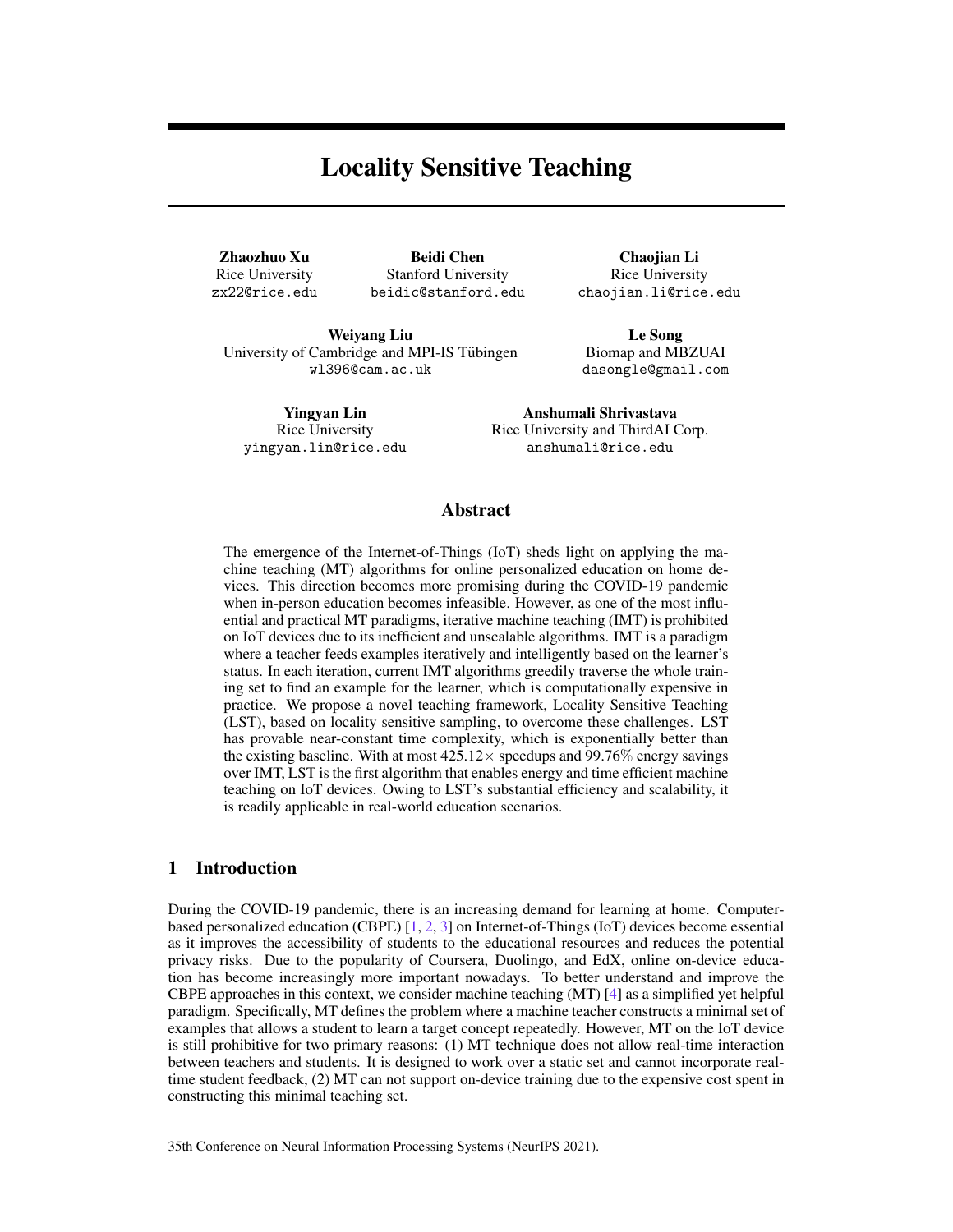

Figure 1: A brief overview of the proposed LST algorithm. There are two stages: 1) during data preprocessing, the indices of data samples are stored in LSH hash tables. 2) during the teaching stage, in each iteration, the machine teacher uses the student's information to query an example from hash tables. Then the machine teacher feeds the example to the student.

As a result, a more practical paradigm – iterative machine teaching (IMT)  $[5, 6]$  has been proposed to achieve state-of-the-art teaching performance. In IMT, the teacher interacts with the student in every iteration and aims to teach the target concept with a minimum number of iterations. Although IMT reduces both teaching set size and teaching iterations, it is still not efficient enough. The time and energy required by IMT are prohibitively expensive on IoT devices. There are two primary reasons: (1) IMT is not designed for real-time teaching. Current IMT uses a deterministic greedy algorithm, which traverses the entire dataset to find the optimal teaching example during each iteration. This linear time scan costs excessive time in real-world datasets, preventing more frequent interactions between machine teachers and students. (2) IMT has poor energy efficiency because the greedy scan requires scoring and ranking on the training examples. The energy budget of IoT devices such as integrated CPU-GPU System-on-Chips (SoCs) cannot afford this expensive energy consumption in real-world teaching. Clearly, there is a gap between IMT and its deployment on IoT devices.

Contemporary IMT literature focuses on developing and analyzing theories, models, or paradigms in teaching. Few studies are addressing the trade-offs between teachability and efficiency. Although some IMT algorithms manage their potential applications in crowd-sourcing [7, 8, 9], personal education  $[4]$ , or online data poison  $[10, 11]$ , they do not consider the edge computing and IoT settings and ignore the substantial potential impact behind it.

Our work proposes a time and energy-efficient IMT algorithm, namely Locality Sensitive Teaching (LST), that enables machine teaching on IoT devices. A real-life teaching observation inspires LST: a human teacher teaches a target concept to the student efficiently based on his or her knowledge in mind rather than a brutal-force scan over all the course materials. Similarly, an efficient IMT algorithm should provide optimal examples by looking up from a data structure rather than traversing the entire example set. Our LST algorithm effectively pre-indexes the teaching examples in hash tables. Then, given the student's current state at each iteration, we regard it as a query and generate examples through efficient sampling using the hash tables [12]. Moreover, we significantly improve the time and energy efficiency by reducing the expensive linear scan into a lightweight lookup in hash tables. As a result, LST could be compatible with edge computing on IoT devices.

Our proposal, LST, comes with three key questions: (1) how to reformulate the IMT problem as a sampling problem that involves efficient hash table data structures? (2) how to maintain the identical teachability of IMT when utilizing the efficient hash table structures? (3) how to provide an efficient LST implementation on IoT devices that reduce energy and time consumption?

At a high level, we tackle these challenges as follows:

• We reformulate IMT as an adaptive inner product sampling problem. We partition the teaching materials into two parts: (1) query: current state of student and the optimal model possessed by the machine teacher, (2) data: teaching examples denoted as feature-label pairs. We apply an asymmetric transformation that projects both parts as vectors. Then, we argue that the original IMT formula can be formulated as an adaptive inner product sampling. Given the query vector, the task is to sample data vectors with large inner products. Therefore, locality sensitive sampling can be introduced for efficient teaching examples generation.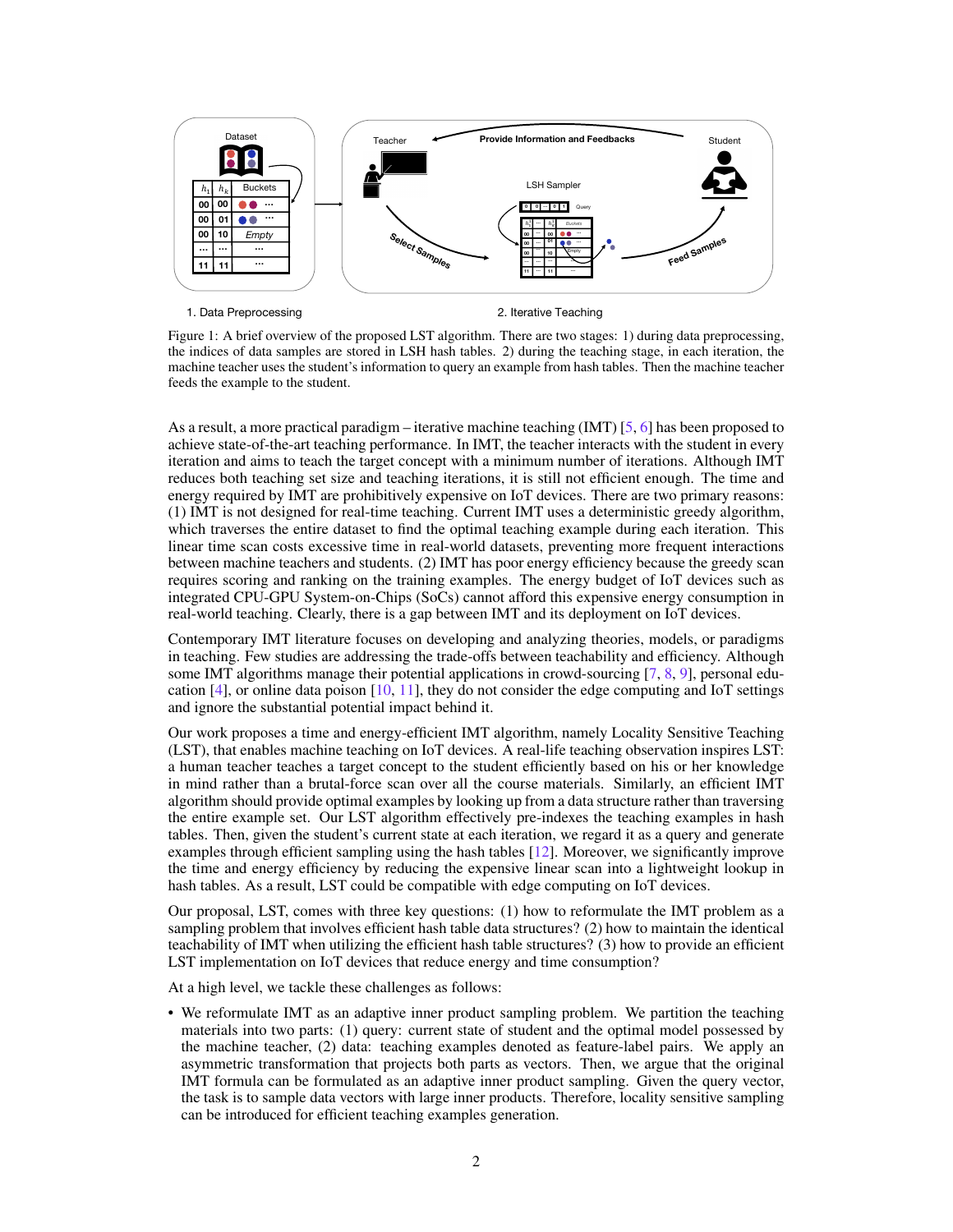- We demonstrate, both theoretically and empirically, that LST preserves the teachability of IMT. Theoretically, we prove the LST can achieve exponential teachability with high probability. Empirically, the experiments on real-world teaching indicate that LST matches or even exceed the teachability of original IMT.
- We provide a novel LST system design on integrated CPU-GPU SoC platforms that performs time and energy-efficient teaching in real-world settings. We re-partition the locality sensitive sampling procedure into two parts: GPU-friendly random projection and CPU-friendly hash table lookups. Then, we exploit the benefits of fast matrix multiplications on GPU and efficient hash table lookups implemented on CPUs. Therefore, our LST system takes full advantage of the memory-constrained CPU-GPU SoCs.

Through extensive experiments in real-world teaching scenarios, we demonstrate that LST performs exponential teachability that matches or even exceeds IMT while achieving at most  $425.12\times$ speedups and 99.76% energy savings on IoT devices. On server-based evaluation, LST achieves more than  $2000 \times$  speedups over IMT.

### 2 Related Work and Preliminaries

#### 2.1 Iterative Machine Teaching

In machine teaching, a machine teacher obtains a minimal training set for a student to learn a concept. [4, 13] introduce a general teaching framework and build its connections to curriculum learning [14]. [15] studies the machine teaching for Bayesian learners in exponential family and provides the teaching example by solving an optimization problem. [16] gives the linear learners' teaching dimension. Machine teaching has been found useful in cybersecurity [17], human-computer interaction  $[18]$ , and human education  $[19]$ .  $[20, 6, 21]$  study the teaching scenario where the teacher aims to teach multiple concepts to a forgetful learner. [22, 6] assume that the learner is black-box and study how the teaching should be performed.  $[23, 6]$  discuss how the teacher can teach multiple different learners. [24, 25, 26] connect the machine teaching problem with inverse reinforcement learning by studying an inverse reinforcement learner. [27, 2] consider the machine teaching from an interpretable perspective. [28, 29] discuss the teaching model with a version space learner. [3] provides machine teaching extensions in human-in-the-loop settings. [30, 31, 32] study the machine teaching in theory.

Previous machine teaching works focus on the improvement of teachability. [5] proposes the iterative teaching paradigm. In this paradigm, an omniscient teacher model knows almost everything about the student. Then, the omniscient teacher provides training examples based on the student's status. [33] further generalizes this teaching scenario and introduces an optimal control approach to address sequential machine teaching. Built upon the same framework as [5], [6] looks into the IMT problem when the learner becomes black-box. [34] proposes to perform iterative teaching by label synthesis while still preserving the provable teaching speedup. In our work, we address the scalability bottleneck of IMT by leveraging the power of locality sensitive hashing.

This paper follows the same teaching setting as [5]. Without loss of generality, we mainly discuss the omniscient teaching model where the teacher knows the learner's full information. We apply our LST to speed up the omniscient teacher. We note that it is straightforward to improve the teaching quality and efficiency of more advanced teaching models using our proposed method.

#### 2.2 Hashing-based Sampling

This section briefly describes the recent development of efficient sampling and estimation via locality sensitive hashing (LSH) [35, 36, 37, 38, 39, 40, 41, 42, 43, 44, 45, 46]. The intuition of LSH is to hash similar items into the a bucket of a hash table via functions such as random projection. For details of LSH, we refer to Appendix A.

We denote  $p$  as the collision probability of LSH function. Therefore, given a query, an item will be retrieved with probability p. The precise form of  $p$  is determined by the LSH function family. This sampling view of LSH has been used in a wide range of applications, such as neural networks training [47, 48], kernel density estimation [49], outlier detection [50], and optimization [51].

The success of LSH in efficient inner product search sheds light on its application in adaptive sampling. More specifically, in this paper, given a collection  $\mathcal C$  of input and a query  $Q$ , candidates  $S$  are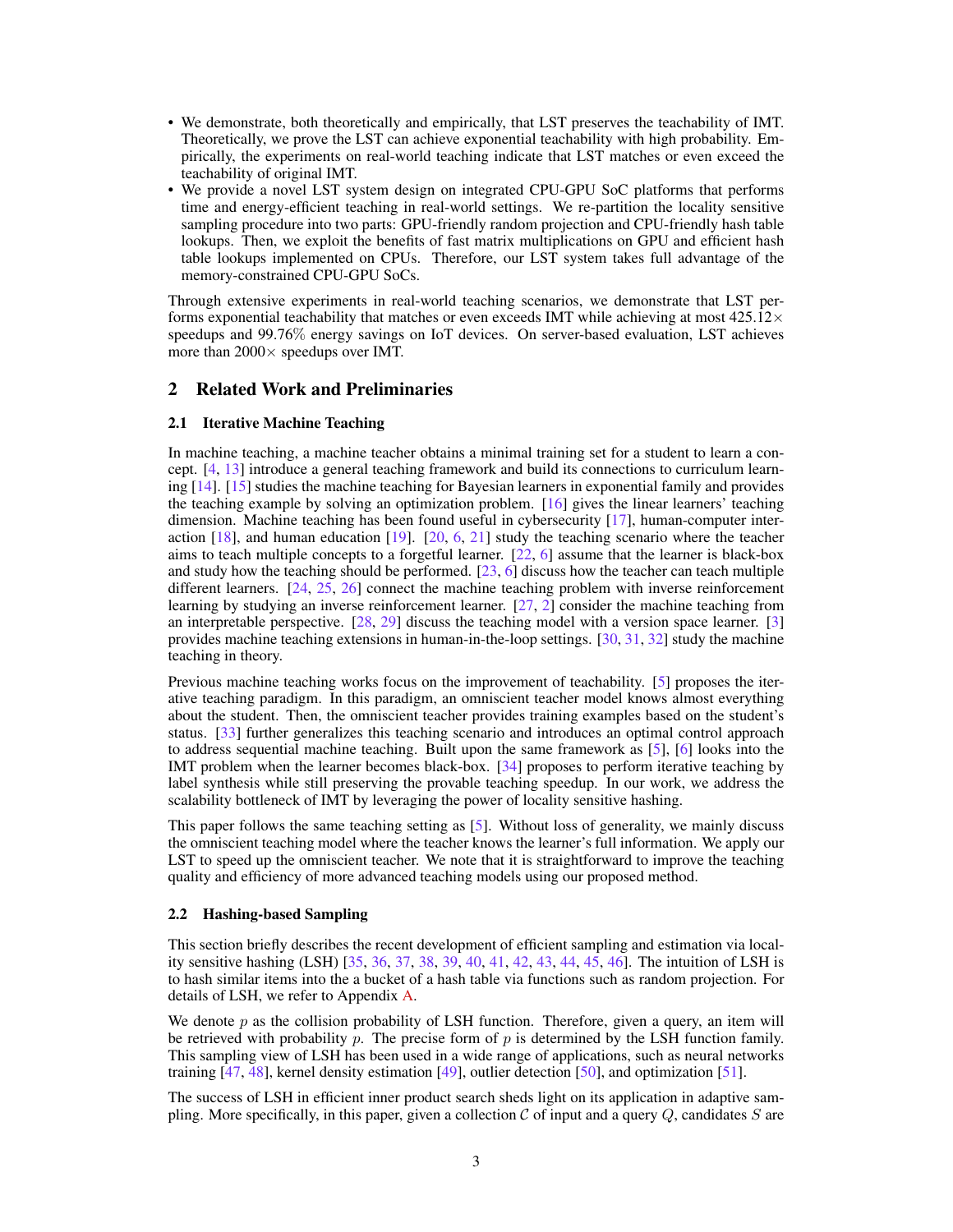

Figure 2: A motivating example on COVID-19 Teaching via CT images. The first 12 examples selected by IMT and LST examples are presented on (a) and (b). We mark each COVID image with a green circle and each regular image by the red cross. We observe that our proposed LST selects diverse, confusing images while IMT keeps selecting the same two images. Details are shown in Appendix D.

drawn from C, in which each  $x_i \in \mathcal{C}$  is sampled with  $p_i \leq 1$ , using LSH algorithm with special designed hashing [52]. Note here  $p_i$  is a monotonically increasing function of  $Q \cdot x_i$ . Therefore, once we pay a linear preprocessing cost that maps  $\mathcal C$  into hash tables, the adaptive sampling for query  $Q$ could be done via a few hash lookups. The LSH sampler component in Figure 1 demonstrates the sampling process using LSH. Similar to what has been mentioned in [51], the sampling scheme is not a valid distribution, i.e.,  $\sum_{x_i \in C} p_i \neq 1$ . Given a query, the probability of sampling  $x_i$  is not independent of the probability of sampling  $x_j$  ( $i \neq j$ ). However, we can still use it for unbiased estimation.  $p_i$  is a monotonic function of  $Q \cdot x_i$  because  $p_i = (1 - (1 - g(Q \cdot x_i))^K)^L$ , where  $g(Q \cdot x_i)$  is the collision probability.

### 3 Locality Sensitive Teaching

This section first shows that finding a teaching example in the current IMT can be reformulated as an adaptive inner product sampling (AIPS) problem. Then we propose our LST algorithm to effectively and efficiently perform this adaptive sampling via Locality Sensitive Sampling (LSS).

#### 3.1 A Motivating Example

To showcase the significance of LST, we conduct an experiment on teaching students to recognize COVID-19 from CT images. We apply both LST and IMT on a binary-class CT image dataset [53] (labeled as normal or COVID-19, details are in Appendix D). After these 12 examples, LST achieves less loss than IMT. Figure 2 shows the comparison of teaching examples. One can observe that LST's teaching examples yield more diversity because of the randomness it introduces. In contrast, IMT simply repeats two examples without giving a broader view of the other teaching set examples. This phenomenon suggests LST's potential to achieve more intuitively plausible teaching.

#### 3.2 Reformulating IMT as Adaptive Sampling

Following a similar notation from [5], we denote  $N$  as the number of samples, and  $S = \{(x_i, y_i) | 0 < \infty\}$  $i \leq N$  as the input samples along with their labels . Then, we construct a student model with loss function  $\ell$  and learning rate  $\eta$ . Given the model, we denote  $w_t$  as the parameter of the student model at iteration  $t. w^*$  is the optimal parameter obtained by the omniscient teacher. In each iteration, IMT selects an example by performing the following greedy algorithm:

**Problem 1 (Greedy Teaching Algorithm (GTA) ).** *Given a large set S, the optimal parameter*  $w^*$ and model parameter  $w_t$ , we want to solve the following optimization problem:

$$
x^{t}, y^{t} = \arg\min_{(x,y)\in S} \eta^{2} \|\nabla l\|_{2}^{2} - 2\eta \langle w^{t} - w^{*}, \nabla l \rangle, \tag{1}
$$

*where we have*  $\nabla l = \frac{\partial \ell(\langle w^t, x \rangle, y)}{\partial w}$  $\frac{w\, ,x \rangle, y)}{\partial w_t}.$ 

This deterministic greedy algorithm is usually sub-optimal. For illustration, we present a toy example. We random sample 4 points from the synthetic dataset used by  $[5]$  and Section E. The data visualization is shown in Figure 3(a). Given the  $w^*$  generated in [5], we perform logistic regression using IMT with GTA for 5 steps. We also perform a brutal-force scan over all possible choices in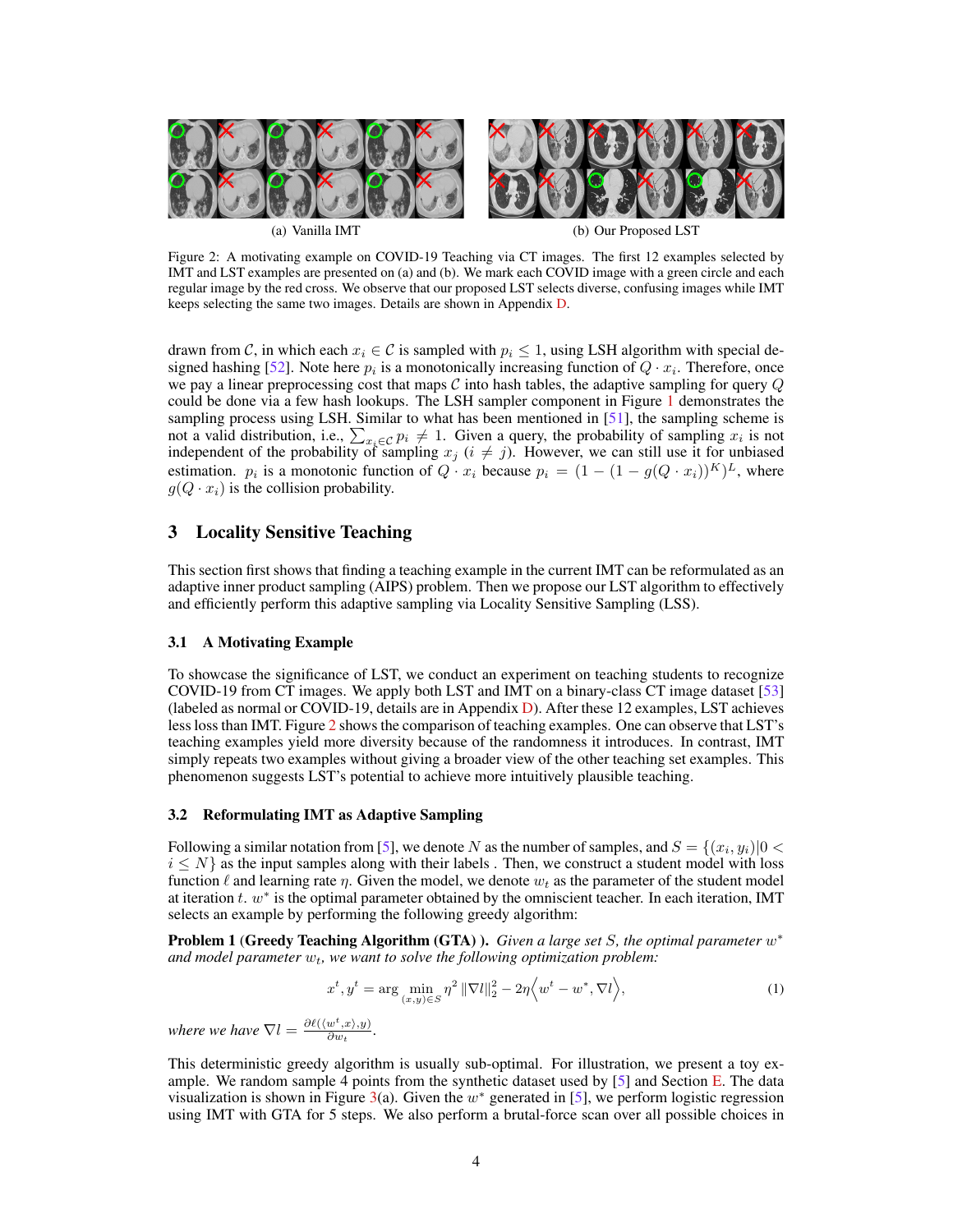each iteration to find the optimal path in the first 5 steps. Train loss versus iterations is plotted in Figure 3(b). All methods are rerun 10 times. We observe that given the optimal path "AAAAA", GTA always chooses "CCCCC".

To tackle the issue, we reformulate Problem 1 to Problem 2 via transformation functions  $f, g$ . We take linear regression and logistic regression classification as examples and derive corresponding  $f, g$  (shown in Appendix B). For other losses, we can derive f, g similarly when they are locally linearized. AIPS introduces randomness to help escape from local optima. As a result, AIPS performs close to the optimal path on average. Here the parameter  $c$  is determined by the LSH. In toy example, AIPS chooses among "AAAAA", "AAAAC" and "AACAA", which are near-optimal path. Therefore, the loss of AIPS in each iteration outperforms GTA in Figure 3(b).

Problem 2 (Adaptive Inner Product Sampling (AIPS)). *Given a large set* S *and a query point*  $q = g(w^*, w^t)$ , and  $0 < c < 1$ , we aim to sample an example  $(x, y) \subset S$  that for any  $(x', y') \in S$ ,  $f(x, y)^{\top} g(w^*, w^t)$  satisfies:

$$
f(x,y)^{\top} g(w^*,w^t) \ge c \left( f(x',y')^{\top} g(w^*,w^t) \right). \tag{2}
$$

*where* f *and* g *are transformation functions with the same dimension.*

#### 3.3 Locality Sensitive Sampling as the Key Ingredient

Our algorithm uses LSS as an efficient sampler for Problem 2. Figure 1 shows the complete workflow of the proposed LST. Note that  $w_t$  changes in every iteration, and for every iteration,  $\mathcal{O}(N)$ computation is required to solve Problem 1. This time complexity is prohibitive in large-scale teaching problems. Therefore, we propose an efficient algorithm to perform IMT by sampling the transformed data vectors that produce large inner products  $f(x, y)^\top g(w^*, w^t)$  at the cost of  $\mathcal{O}(1)$ .

Our algorithm guarantees to find an example for the student model that produces the maximum inner product of  $f(x, y)$ <sup>T</sup> $g(w^*, w^t)$  with high probability. The LSS process is designed to sample from a weighted distribution. The probability distribution function in this distribution is a monotonic function of the resulting inner product. We argue that such adaptive sampling should perform much better than random sampling. It is because the probability of selecting the correct sample is  $\frac{1}{N}$  for random sampling. On the other hand, for adaptive sampling, this probability is much larger than  $\frac{1}{N}$ , because by definition, the probability is monotonic to the value of the inner product.



Figure 3: A toy example. (a) visualization of data from 2 classes, red means 0, and blue is 1. (b) Performance after 5 iterations of example path chosen by (1) GTA, (2) AIPS, (3) Optimal.

Moreover, for any monotonic function, the sampling probability distribution changes according to the updates on  $w$ . Due to monotonicity, the highest probability of choosing the sample which produces the maximum inner product in each iteration is always the highest. The key insight here is that there are two qualities in the inner product,  $f(x, y)$  and  $g(w^*, w^t)$ . With successive iteration,  $g(w^*, w^t)$  will change while  $f(x, y)$  is always fixed. Therefore, we only need to perform one-time pre-processing to obtain  $f(x, y)$  from all x, y pairs in S and put  $f(x, y)$  into the LSH tables. Then we can use  $g(w^*, w^t)$  as the query for efficient LSS. Then in the following iterations, the hash table data structure remains the same while the query changes to  $g(w^*, w^{t+1})$ . Therefore, a few hash table lookups are usually sufficient to perform the sampling. The guarantee of the query time is theoretically analyzed in section 4. The detailed sampling process is presented in Algorithm 2. The overall LST algorithm is put in Algorithm 1. In conclusion, after we pay a one-time pre-processing effort of building the hash tables, we need a few or even one lookup in each iteration to obtain a high-quality teaching example, which is far better than a random example and may outperform GTA example.

There are few technical subtleties due to the square of the gradient term. We present it in Equation 1. In Appendix B, we derive the full terms of  $\hat{f}(x, y)$  and  $g(w^*, w^t)$  which is similar to a quadratic kernel. Both  $f$  and  $g$  are the corresponding feature expansion transformation. To increase the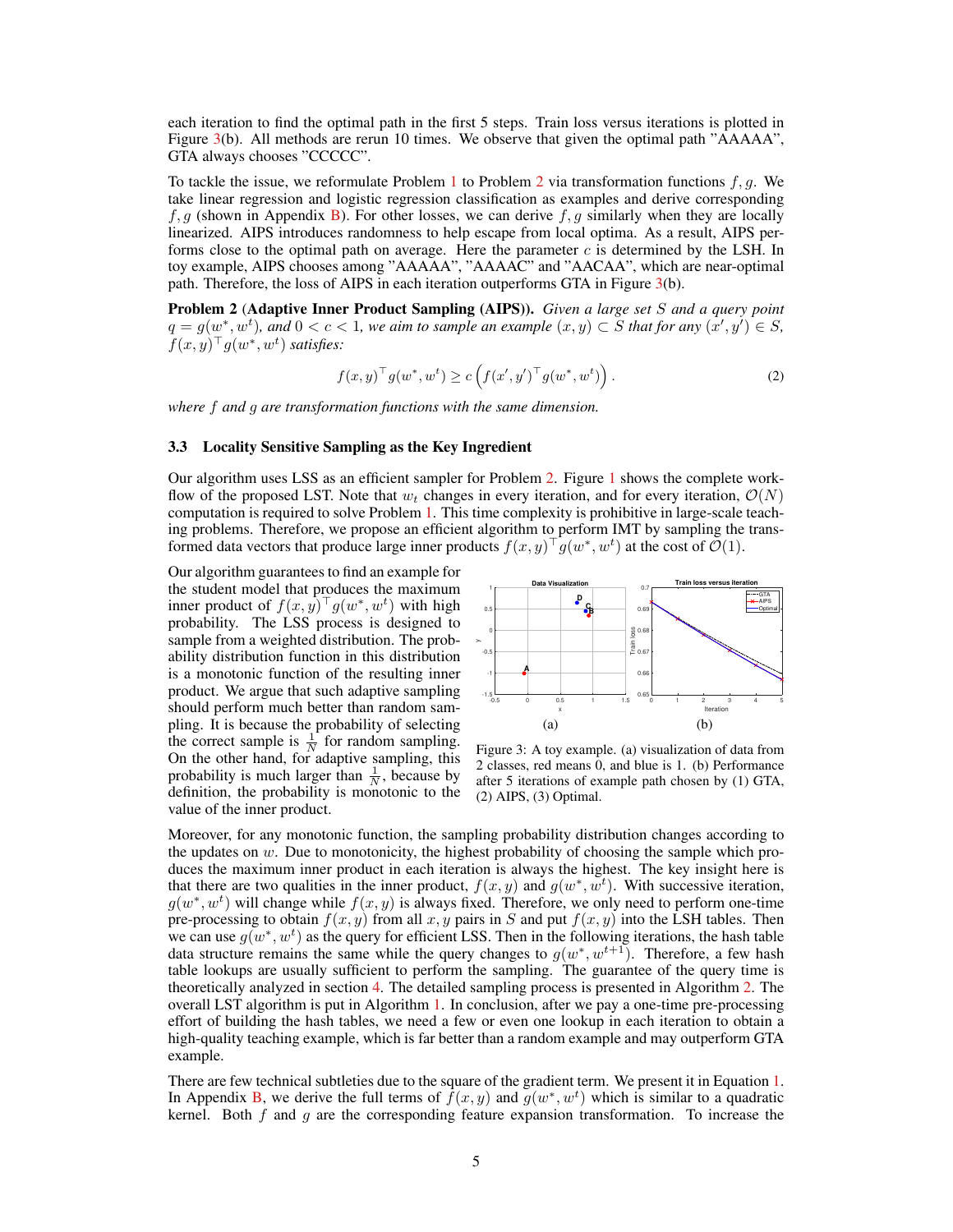| <b>Algorithm 1:</b> Locality Sensitive Teaching       | <b>Algorithm 2:</b> Locality Sensitive Sampling        |  |
|-------------------------------------------------------|--------------------------------------------------------|--|
| (LST)                                                 | (LSS)                                                  |  |
| <b>Result:</b> Model $w$                              | <b>Result:</b> Sample <i>id</i>                        |  |
| <b>Input:</b> $D = \{x, y\}, w^*, w^t, \eta;$         | <b>Input:</b> Query $q$ ;                              |  |
| $\pi \leftarrow permute(1, L);$                       | $l \leftarrow 0$ :                                     |  |
| for i in $\pi$ do                                     | $\pi \leftarrow permute(1,L);$                         |  |
| $h_1h_L \leftarrow$                                   | for i in $\pi$ do                                      |  |
| $H_1(f(x_i, y_i))H_L(f(x_i, y_i));$                   | compute $H(q)$ for hash table i;                       |  |
| insert $i$ (id) in L hash tables;                     | <b>if</b> Bucket B for $H(q)$ is not Empty <b>then</b> |  |
| end                                                   | $S \leftarrow$ elements in in B;                       |  |
| $l \leftarrow 0$ :                                    | $id \leftarrow \text{random}(S);$                      |  |
| while <i>not converged</i> do                         | else                                                   |  |
| $j \leftarrow \text{LSS}(f(w^*, w^t))$ (Algorithm 2); | $l \leftarrow l + 1;$                                  |  |
| $w \leftarrow w - \eta(\nabla L(x_i, y_i))$           | end                                                    |  |
| end                                                   | end                                                    |  |
| return $w$                                            | return $id$                                            |  |

efficiency of LST, we apply asymmetric transforms (details also in Appendix  $\overline{B}$ ) to deal with the quadratic terms and demonstrate its validated performance in practice (see experiments in section 6).

### 4 Theoretical Insights and Discussions

As shown in section 3.2, we reformulate IMT as an adaptive inner product sampling (AIPS) and provide LST. Here we provide comparison between LST and the current IMT. As shown in Appendix **B**, GTA used in IMT can be regarded as  $\arg \max_i g(w^*, w)^\top f(x_i, y_i)$ , which is an exact maximum inner product search (MIPS) problem. [5, 6] only show improvements over SGD, suggesting that GTA is a local optimal solution.

Our AIPS algorithm introduces randomness to GTA. If both  $|| f(x_i, y_i) ||$  and  $|| g(w^*, w) ||$  are assumed to be the same constant, then from [52], we see GTA and nearest neighbor search (NNS) problem are equivalent, formally,

$$
\arg\max_{i} g(w^*, w)^\top f(x_i, y_i) \approx \arg\min_{i} \|g(w^*, w) - f(x_i, y_i)\|
$$

Instead of doing exact MIPS, AIPS random samples a c − approximate nearest neighbor defined above. The efficiency of AIPS is directly quantified by  $\rho = \frac{\log p_1}{\log p_2} < 1$ , where  $p_1, p_2$  are defined in Section 2.2. The space complexity grows as  $O(n^{1+\rho})$ , while the query time grows as  $O(n^{\rho} \log n)$ , where *n* is the size of the dataset. Thus, smaller  $\rho$  indicates better theoretical performance.

**Theorem 1.** With a data-structure using functions from  $(S_0, cS_0, p_1, p_2)$ -sensitive LSH family H, it *takes query time*  $O(n^{\rho} \log n)$  *and space*  $O(n^{1+\rho})$  *to solve AIPS, where*  $\rho = \frac{\log p_1}{\log p_2}$ .

Theorem 1 shows the time and space complexity for AIPS. In section F, we provide an ablation study of efficiency and accuracy trade-off of our algorithm. Furthermore, asymmetric transformations can be used in accelerating AIPS. A similar trade-off with proofs is shown in [52].

Theorem 2 (Exponential Teachability of LST). *Following the theoretical setting in the synthesisbased teaching [5], the teacher is assumed to be able to provide any examples from*

$$
\mathcal{X} = \{x \in \mathbb{R}^d, ||x|| \le R\},\
$$
  

$$
\mathcal{Y} = \{-1, 1\}
$$
 (Classification) or  $\mathbb{R}$  (Regression)

*Let*  $\eta \neq 0$  *denote the fixed learning rate of the student. Let*  $\ell(\cdot, \cdot)$  *denote the loss function. Moreover,*  $\ell(\cdot, \cdot)$  *has the following propriety: for any*  $w \in \mathbb{R}^d$ , *there exists a*  $\gamma$  *with*  $\gamma \neq 0$  *and*  $\|\gamma\| \leq \frac{R}{\|w-w^*\|}$ *that, if*  $\hat{x} = \gamma(w - w^*)$  *and*  $\hat{y} \in \mathcal{Y}$ *, we have* 

$$
0 < \gamma \nabla_{\langle w, \hat{x} \rangle} \ell(\langle w, \hat{x} \rangle, \hat{y}) \le \frac{1}{\eta}.
$$

*Suppose for a*  $(S_0, cS_0, p_1, p_2)$ -sensitive hashing function family H where  $S_0 =$  $\max_i f(\hat{x}, \hat{y})^\top g(w^*, w^i)$  and

$$
\hat{x} = \gamma \left( w^t - w^* \right) \text{ and } \hat{y} \in \mathcal{Y}, \tag{4}
$$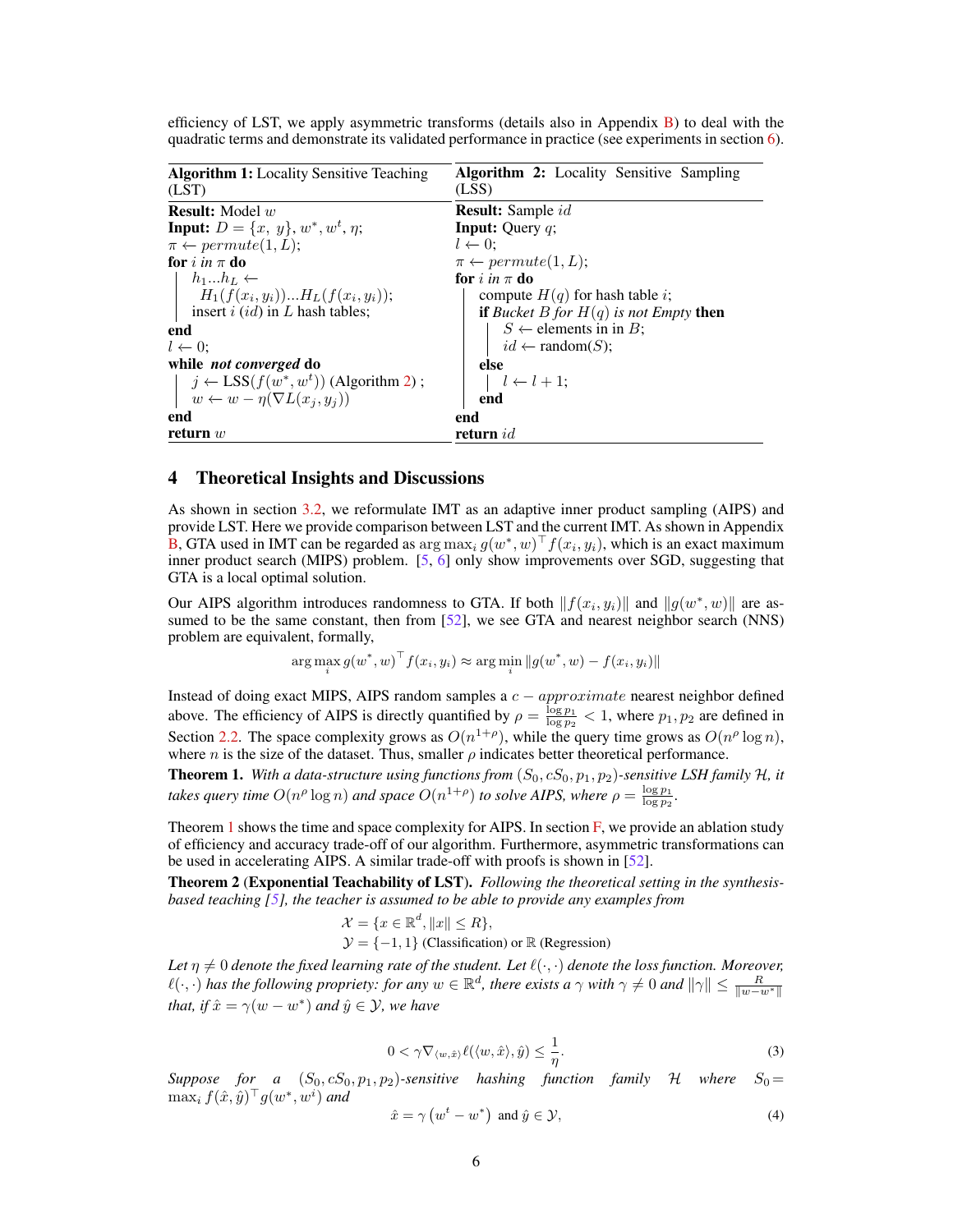#### *then LST can achieve exponential teachability with probability at least*  $p_1$  *in a single iteration.*

Theorem 2 shows the condition and probability of LST to achieve exponential teachability in each iteration. There is a probability  $p_1$  to perfectly imitate the omniscient teacher. More importantly, it introduces some randomness into the teaching algorithm and therefore makes the teaching examples more diverse and plausible for humans. Note that, all Lipschitz smooth and strongly convex loss functions can satisfy Equation 3. Using Theorem 2, we can easily extend LST's exponential teachability to the other teaching scenarios such as combination-based teaching [5], (rescaled) pool-based teaching [5] and black-box teaching [6]. Detailed proofs are shown in Appendix C.

Time Complexity Analysis: Theorem 1 and 2 provide the analysis for the LSS algorithm to achieve the exponential teachability with provably sub-linear time complexity. In practice, we need to pay one-time pre-processing time  $\mathcal{O}(NKL)$  to build the hash tables, where N is the number of samples, K is the number of hash functions in each hash table, and L is the number of hash tables. During inference, we usually only use a few lookups (typically just one), *i.e.*,  $\mathcal{O}(1)$  complexity, in each iteration to get a high-quality teaching example. We also conduct an empirical experiment to show the dedicated trade-off between the accuracy and efficiency using different  $K$  and  $L$ . Therefore, LST reduces the time complexity for each teaching iteration from  $\mathcal{O}(N)$  to  $\mathcal{O}(1)$  by hash table lookups.

### 5 Locality Sensitive Teaching on Integrated CPU-GPU SoC

In this section, we present the LST system implemented on an integrated CPU-GPU SoC platform. In recent machine learning based IoT applications such as autonomous driving, smart home, and intelligent robots, devices with integrated CPU-GPU architecture (e.g., NVIDIA's Jetson [54] series) is gaining increasing preference. The smart co-optimization[55, 56] of machine learning algorithms on CPU and GPU resources determines their overall performance on IoT deployment. In this work, our system design is based on two observations: (1) The CPU resources could be more utilized on the integrated CPU-GPU SoC. For instance, a dual-core NVIDIA Denver 2 64-bit CPU and a quadcore ARM Cortex-A57 are equipped on NVIDIA TX2 [57] SoC. Vision-based machine learning applications such as object detection [55] do not regard on-chip CPU as a computation resource. In our problem, if we can migrate some of the computation to those powerful CPUs, the overall efficiency can be improved. (2) Hashing is cheap on CPU. Most GPUs suffer memory constraints. Although GPU-based LSH hash tables are 1.5x faster over CPU [58] in nearest neighbor search, it stores the hash table entirely on GPU memory. As a result, the availability of GPU for other machine learning operations is limited. To tackle the issue, hybrid CPU-GPU LSH systems [58, 59] become powerful in both academics and industry.

In our LST systems on integrated CPU-GPU SoC, we implement LSH by separating the random projection and hash table lookups into GPU and CPU. We first generate hash codes of data vectors by GPU-based random matrix multiplication via CuPy [60] and compiled CUDA kernels. Then, we insert the hash codes to hash tables built on the CPU. The query vector is transformed into hash codes in the query phase using the same random matrix in GPU. Then, the query hash codes are sent to the CPU and perform hash table lookups. We provide Cython wrapping for the implementation to make it PyTorch friendly. We believe this implementation would be more beneficial for the community as it can be easily plugged into any deep learning model.

## 6 Experiments

In this section, we experiment the effectiveness and efficiency of LST in various scenarios. We first perform the algorithmic level evaluation of LST on different datasets. There are three questions that we would like to answer: (1) does the LST performs better or the same compared to the current IMT in teaching the learner model towards faster convergence in iteration-wise? (2) compared to the IMT, does the LST algorithm reduce the computation time when achieving the same performance? (3) is the proposed LST algorithm scalable in the dataset that the IMT is almost infeasible in practice? Next, we conduct experiments to demonstrate the scalability of LST on IoT devices. There are two questions that we would like to answer: (1) does the LST's teachability robust to IoT devices? (2) compared to IMT, is the LST energy efficient on IoT devices? Note that we present the results of regression in this section. For classification results, please refer to Appendix E.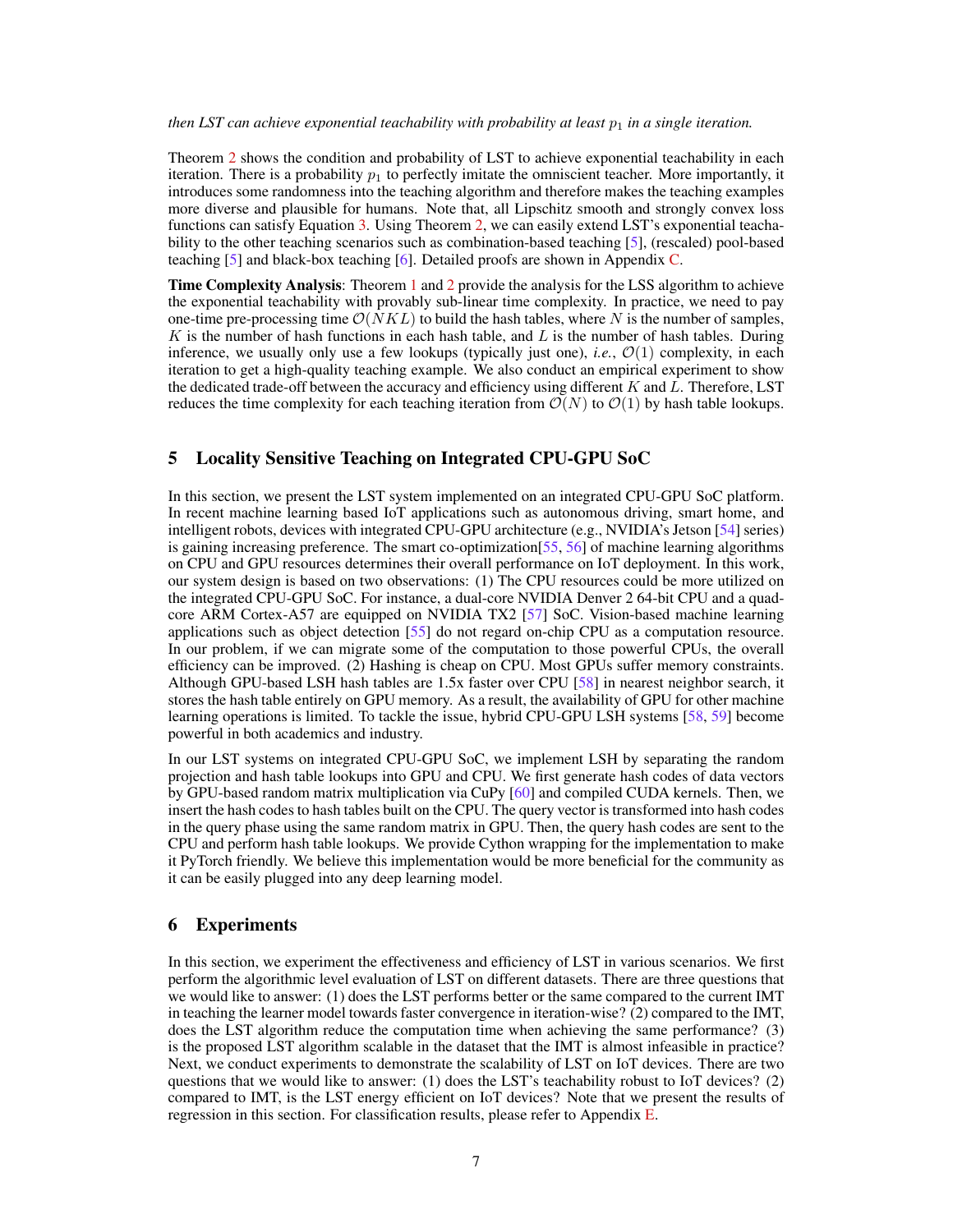

Figure 4: Average train and test loss versus iteration of: abalone in (a) and (b), space ga in (c) and (d), mg in (e) and (f), slice in  $(g)$  and (h). Results have demonstrated that both LST and the current IMT are superior to stochastic SGD in guiding the learner model towards faster convergence. Meanwhile, LST has a similar performance with IMT as their train and test losses descend almost the same way.

Datasets. In the experiments, we use four regression datasets to demonstrate the performance of our LST. First, we use abalone, space ga [61] and mg dataset from LIBSVM [61] and UCI dataset [62]. The abalone dataset contains  $4177$  8-dimensional feature vectors. The space ga and mg datasets contain 3107 and 1385 7-dimensional vectors, respectively. Then we test LST's performance on large scale regression datasets to validate its scalability. We use slice dataset from UCI dataset [62]. slice dataset contains 53500 training samples and 42800 testing samples. Each sample is a 74 dimensional vector. We use slice only for algorithm level evaluation as it causes memory exhaustion on IoT devices. We randomly split 30% of samples in each dataset as a test set while others are training set. All datasets are under MIT license.

#### 6.1 Evaluation on Locality Sensitive Teaching

In this section, we present the performance of our proposed LST algorithm in teaching regression models towards fast convergence. The evaluation is on a server with 1 Nvidia Tesla V100 GPU and two 20-core/40-thread processors (Intel Xeon(R) E5-2698 v4 2.20GHz). Given the four regression datasets, we set the learner model as a linear regression model with Mean Square Error (MSE) loss to compare the performance of LST, IMT, and stochastic SGD. Here, we consider the stochastic SGD as a random teaching approach. In each step, the three algorithms above choose an example from the dataset and feed it into the learner. The learner model then processes the example and performs AdaGrad[63] to update the weights accordingly. We use early stopping on the learner model to prevent overfitting. Details of LST for classification are in Appendix E.

Convergence. In Figure 4, we plot the train/test loss versus iteration for three teaching approaches mentioned above on the 4 regression dataset. From the (a), (b), (c), and (d), we observe that the LST and IMT [5] algorithm teaches the learner models that converge to optimum with much less iterations than stochastic SGD. This performance shows that both LST and IMT leads to faster iteration-wise convergence of learner models in train and test set. Moreover, in each step, the learners' train and test losses taught by LST are close or even better than IMT. In sub-figure (c) and (d), we show that LST also approximates IMT in teaching towards faster convergence even when the gap of train losses and test losses between IMT and stochastic SGD are small. This result demonstrates that LST's approximation error to the optimal path is affordable even in some settings that IMT only has few advantages towards stochastic SGD. In sub-figure (e) and (f), we demonstrate that LST and IMT share similar performance in large scale regression sets (*e.g.*slice) on average. Moreover, we observe that about 30% LST instances outperform IMT. The effectiveness experiment answers the first question. LST can achieve the same fast convergence effect in iteration-wise when compared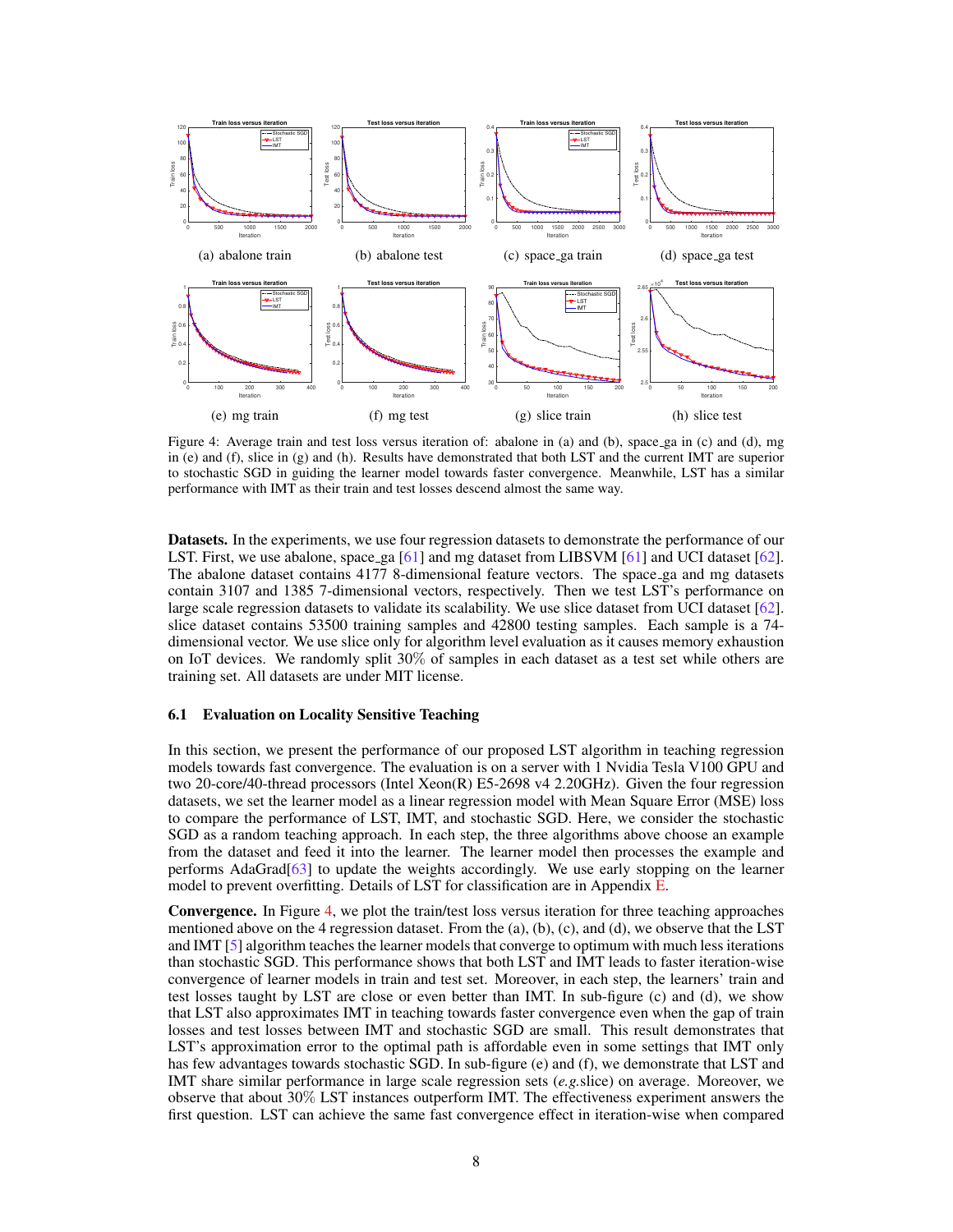

Figure 5: Average train loss versus the train time (seconds in log scale) of abalone in (a), space ga in (b), mg in (c), slice in (d). The time unit is second. Results have shown that LST is 2000x times faster than the current IMT to achieve the same loss at each step.

to IMT. With non-negligible probability, LST's teachability outperforms IMT in teaching regression towards convergence with fewer iterations.

Speed. In Figure 5, we plot the train loss versus train time (seconds in log scale) for LST and IMT in four regression sets. In each iteration, we record the time for teaching algorithms to select an example and the weight update time for the learners given this example. In the four sub-figures, we observe a consistent gap between two approaches in time. At the same loss level during training, our LST teaches  $2000 \times$  faster than IMT on average. For the large scale slice dataset, it takes 404.95 seconds on average for IMT to finish one iteration. This long-time prevents IMT from online deployment at scale. Our LST tackles the issue by reducing the time to 0.196 seconds while preserving the same performance in iteration-wise. This significant acceleration makes LST scalable in large scale teaching scenarios. This experiment answers the second and third questions. LST is  $2000\times$  faster than IMT while achieving the same iteration-wise fast convergence. Moreover, LST is efficient in teaching when performed on large scale datasets. We also perform a parameter study in Appendix F.

#### 6.2 Scalability on IoT Devices

In this section, we compare LST and IMT on Nvidia TX2 devices. For detailed settings, we refer to Appendix G. We first observe that the iteration-wise performance remains identical to the evaluation on the server. This phenomenon answers the first question: LST's teachability is robust in IoT devices by achieving exactly the same iteration-wise conver-

| <b>Dataset</b> | <b>Energy Savings</b> | Speedups       |
|----------------|-----------------------|----------------|
| abalone        | 99.76\%               | $425.12\times$ |
| space_ga       | 99.34%                | $149.07\times$ |
| mg             | 98.73%                | $117.20\times$ |

Table 1: Efficiency of LST over IMT on TX2

gence as server-based experiments. Then, in Table 1, we present the energy savings and speedups of LST over IMT on four datasets. According to the results, we observe that LST achieves at least 98.73% energy savings and  $117.20 \times$  speedups over IMT. In the synthetic classification dataset, LST is 306.12 $\times$  faster than IMT with 99.67% energy savings. This performance gain is fewer than server-based experiments due to the less available resources on TX2 SoCs (e.g., 105W power budget CPU in sever setting vs. 7.5W power budget in IoT setting). However, this improvement is still promising and answer the second question: LST can gain at most 99.76% energy savings with over  $100\times$  speedups compared with IMT on IoT devices.

#### 7 Concluding Remarks

The inefficiency of iterative machine teaching (IMT) prevents it from being used in IoT-based teaching scenarios at home. There is no sub-linear time iterative teaching algorithm that enables teaching in large-scale real-world settings before our work. The paper proposes a practical and fast teaching approach. By reformulating IMT's optimization problem to an adaptive sampling problem, we propose a Locality Sensitive Teaching (LST) algorithm. LST achieves exponential teachability and reduces the time complexity of each iteration from  $\mathcal{O}(N)$ , where N is the number of teaching examples, to few  $\mathcal{O}(1)$  lookups in hash tables. Moreover, we design an LST system that fully exploits the resources of integrated CPU-GPU SoCs on IoT devices. We demonstrate, both theoretically and empirically, LST's teachability improvements, speed acceleration, and tremendous energy reductions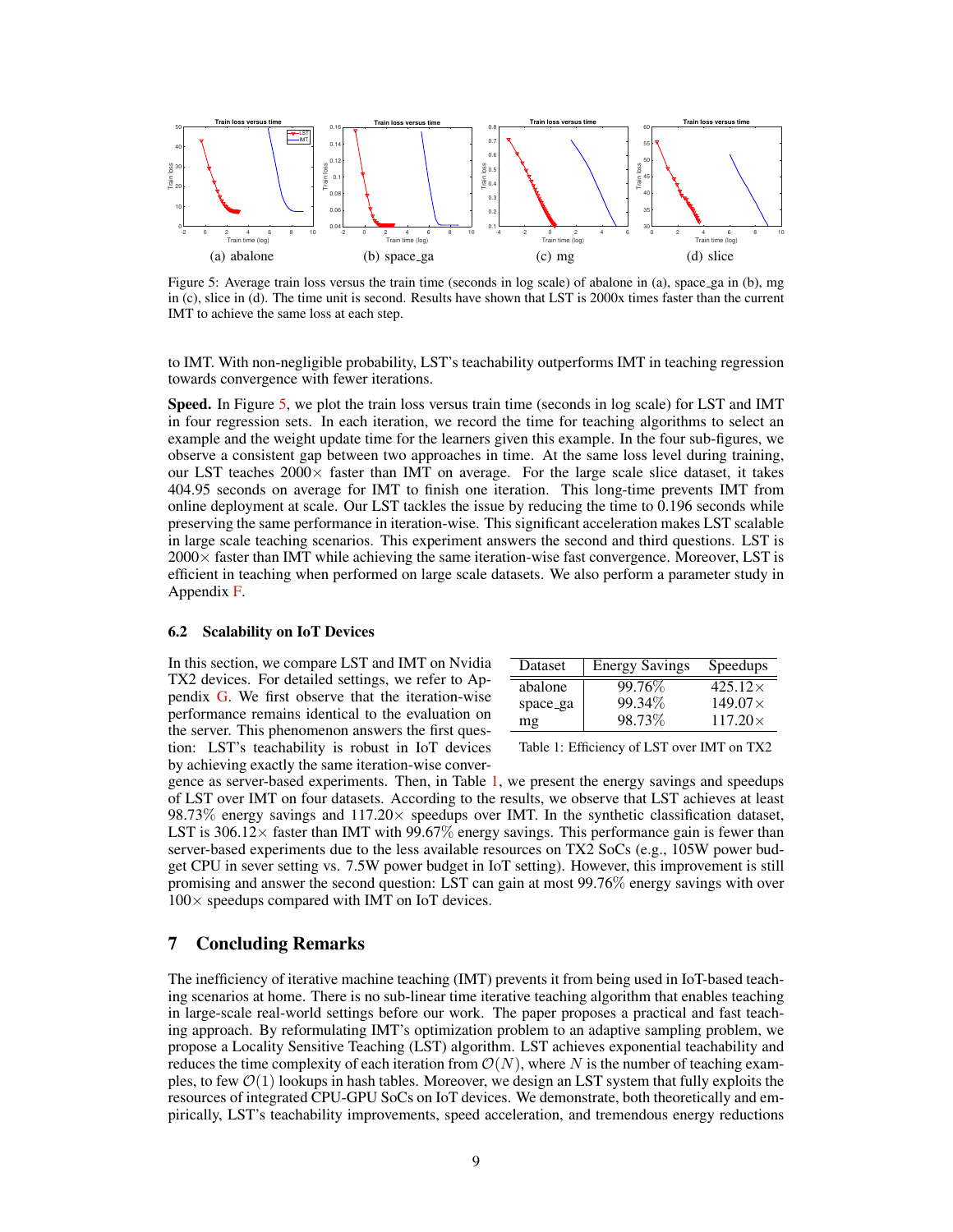over IMT during experiments on IoT devices. The development of LST makes teaching algorithms feasible on more on-device personalized education applications.

### Acknowledgements

Zhaozhuo Xu and Anshumali Shrivastava are supported by the National Science Foundation IIS-1652131, BIGDATA-1838177, AFOSR-YIP FA9550-18-1-0152, the ONR DURIP Grant, and the ONR BRC grant on Randomized Numerical Linear Algebra. Chaojian Li and Yingyan Lin are supported by the National Science Foundation EPCN under No. 1934767. Weiyang Liu is supported by a Cambridge-Tübingen Fellowship, an NVIDIA GPU grant, DeepMind and the Leverhulme Trust via CFI. We would like to thank Tracy Volz and Elizabeth Festa for great discussion on scientific writing.

### References

- [1] Christos Athanasiadis, Enrique Hortal, Dimitrios Koutsoukos, Carmen Zarco Lens, and Stylianos Asteriadis. Personalized, affect and performance-driven computer-based learning. In *CSEDU (1)*, pages 132–139, 2017. 1
- [2] Oisin Mac Aodha, Shihan Su, Yuxin Chen, Pietro Perona, and Yisong Yue. Teaching categories to human learners with visual explanations. In *CVPR*, 2018. 1, 3
- [3] Edward Johns, Oisin Mac Aodha, and Gabriel J Brostow. Becoming the expert-interactive multi-class machine teaching. In *CVPR*, 2015. 1, 3
- [4] Xiaojin Zhu. Machine teaching: An inverse problem to machine learning and an approach toward optimal education. In *AAAI*, 2015. 1, 2, 3
- [5] Weiyang Liu, Bo Dai, Ahmad Humayun, Charlene Tay, Chen Yu, Linda B. Smith, James M. Rehg, and Le Song. Iterative machine teaching. In *ICML*, 2017. 2, 3, 4, 6, 7, 8, 19
- [6] Weiyang Liu, Bo Dai, Xingguo Li, Zhen Liu, James Rehg, and Le Song. Towards black-box iterative machine teaching. In *ICML*, 2018. 2, 3, 6, 7
- [7] Yao Zhou, Fenglong Ma, Jing Gao, and Jingrui He. Optimizing the wisdom of the crowd: Inference, learning, and teaching. In *Proceedings of the 25th ACM SIGKDD International Conference on Knowledge Discovery & Data Mining*, pages 3231–3232, 2019. 2
- [8] Yikun Ban and Jingrui He. Generic outlier detection in multi-armed bandit. In *Proceedings of the 26th ACM SIGKDD International Conference on Knowledge Discovery & Data Mining*, pages 913–923, 2020. 2
- [9] Yao Zhou, Arun Reddy Nelakurthi, Ross Maciejewski, Wei Fan, and Jingrui He. Crowd teaching with imperfect labels. In *Proceedings of The Web Conference 2020*, pages 110–121, 2020. 2
- [10] Scott Alfeld, Xiaojin Zhu, and Paul Barford. Data poisoning attacks against autoregressive models. In *AAAI*, 2016. 2
- [11] Xuezhou Zhang, Xiaojin Zhu, and Laurent Lessard. Online data poisoning attacks. In *Learning for Dynamics and Control*, pages 201–210, 2020. 2
- [12] Ryan Spring and Anshumali Shrivastava. A new unbiased and efficient class of lsh-based samplers and estimators for partition function computation in log-linear models. *arXiv preprint arXiv:1703.05160*, 2017. 2, 15
- [13] Xiaojin Zhu, Adish Singla, Sandra Zilles, and Anna N Rafferty. An overview of machine teaching. *arXiv preprint arXiv:1801.05927*, 2018. 3
- [14] Yoshua Bengio, Jérôme Louradour, Ronan Collobert, and Jason Weston. Curriculum learning. In *ICML*, 2009. 3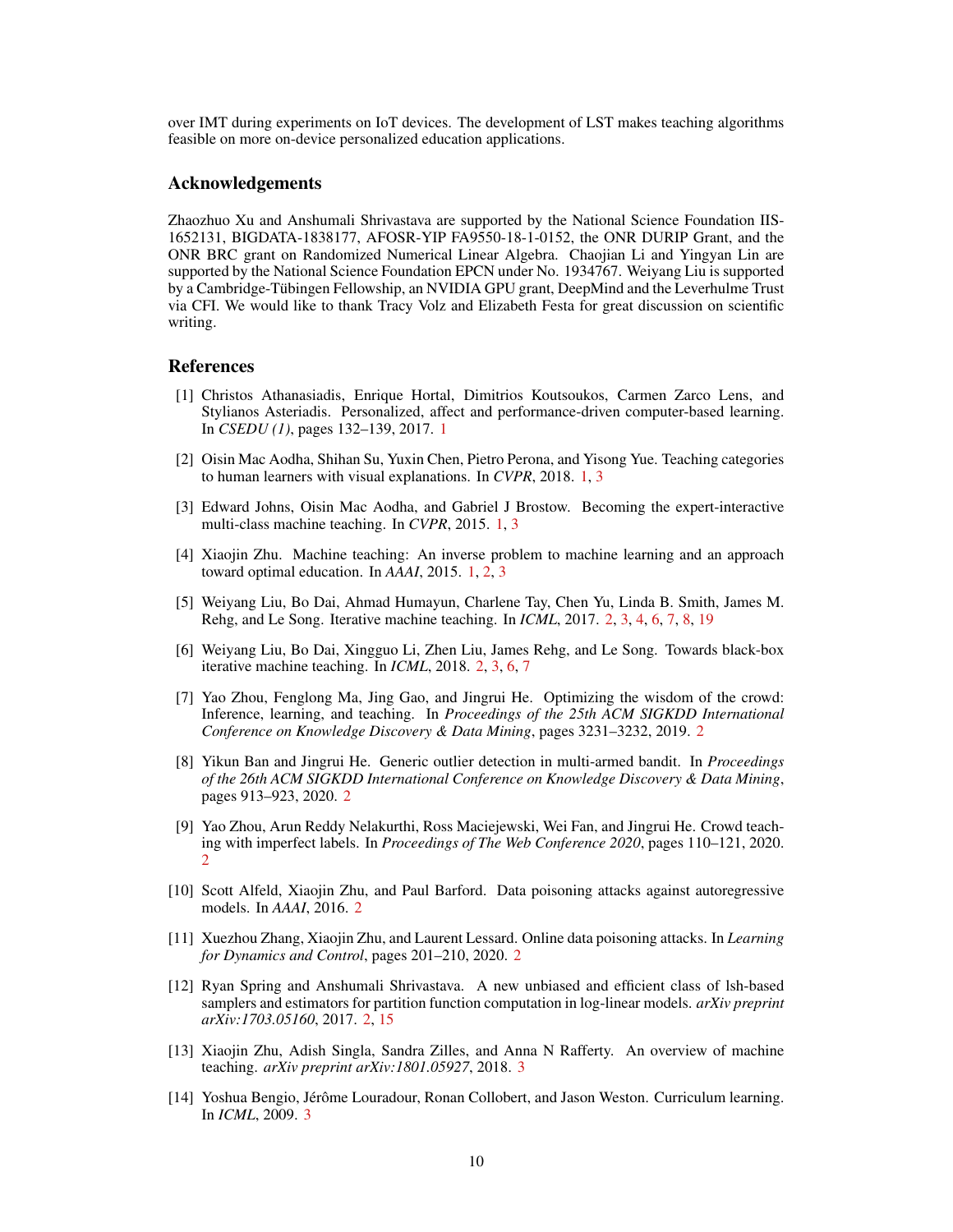- [15] Xiaojin Zhu. Machine teaching for bayesian learners in the exponential family. In *NIPS*, 2013. 3
- [16] Ji Liu, Xiaojin Zhu, and H Gorune Ohannessian. The teaching dimension of linear learners. In *ICML*, 2016. 3
- [17] Shike Mei and Xiaojin Zhu. Using machine teaching to identify optimal training-set attacks on machine learners. In *AAAI*, 2015. 3
- [18] Christopher Meek, Patrice Simard, and Xiaojin Zhu. Analysis of a design pattern for teaching with features and labels. *arXiv preprint arXiv:1611.05950*, 2016. 3
- [19] Faisal Khan, Bilge Mutlu, and Xiaojin Zhu. How do humans teach: On curriculum learning and teaching dimension. In *NIPS*, 2011. 3
- [20] Anette Hunziker, Yuxin Chen, Oisin Mac Aodha, Manuel Gomez Rodriguez, Andreas Krause, Pietro Perona, Yisong Yue, and Adish Singla. Teaching multiple concepts to a forgetful learner. In *NeurIPS*, 2019. 3
- [21] Yao Zhou, Arun Reddy Nelakurthi, and Jingrui He. Unlearn what you have learned: Adaptive crowd teaching with exponentially decayed memory learners. In *KDD*, 2018. 3
- [22] Sanjoy Dasgupta, Daniel Hsu, Stefanos Poulis, and Xiaojin Zhu. Teaching a black-box learner. In *ICML*, 2019. 3
- [23] Teresa Yeo, Parameswaran Kamalaruban, Adish Singla, Arpit Merchant, Thibault Asselborn, Louis Faucon, Pierre Dillenbourg, and Volkan Cevher. Iterative classroom teaching. In *AAAI*, 2019. 3
- [24] Luis Haug, Sebastian Tschiatschek, and Adish Singla. Teaching inverse reinforcement learners via features and demonstrations. In *NeurIPS*, 2018. 3
- [25] Sebastian Tschiatschek, Ahana Ghosh, Luis Haug, Rati Devidze, and Adish Singla. Learneraware teaching: Inverse reinforcement learning with preferences and constraints. *arXiv preprint arXiv:1906.00429*, 2019. 3
- [26] Parameswaran Kamalaruban, Rati Devidze, Volkan Cevher, and Adish Singla. Interactive teaching algorithms for inverse reinforcement learning. In *IJCAI*, 2019. 3
- [27] Yuxin Chen, Oisin Mac Aodha, Shihan Su, Pietro Perona, and Yisong Yue. Near-optimal machine teaching via explanatory teaching sets. In *AISTATS*, 2018. 3
- [28] Yuxin Chen, Adish Singla, Oisin Mac Aodha, Pietro Perona, and Yisong Yue. Understanding the role of adaptivity in machine teaching: The case of version space learners. In *NeurIPS*, 2018. 3
- [29] Mohamadreza Ahmadi, Bo Wu, Yuxin Chen, Yisong Yue, and Ufuk Topcu. Barrier certificates for assured machine teaching. In *ACC*, 2019. 3
- [30] Ziyuan Gao, Hans Ulrich Simon, and Sandra Zilles. On the teaching complexity of linear sets. In *ALT*, 2015. 3
- [31] Sandra Zilles, Steffen Lange, Robert Holte, and Martin Zinkevich. Teaching dimensions based on cooperative learning. In *COLT*, 2008. 3
- [32] Rahim Samei, Pavel Semukhin, Boting Yang, and Sandra Zilles. Algebraic methods proving sauer's bound for teaching complexity. *Theoretical Computer Science*, 558:35–50, 2014. 3
- [33] Laurent Lessard, Xuezhou Zhang, and Xiaojin Zhu. An optimal control approach to sequential machine teaching. *arXiv preprint arXiv:1810.06175*, 2018. 3
- [34] Weiyang Liu, Zhen Liu, Hanchen Wang, Liam Paull, Bernhard Schölkopf, and Adrian Weller. Iterative teaching by label synthesis. In *NeurIPS*, 2021. 3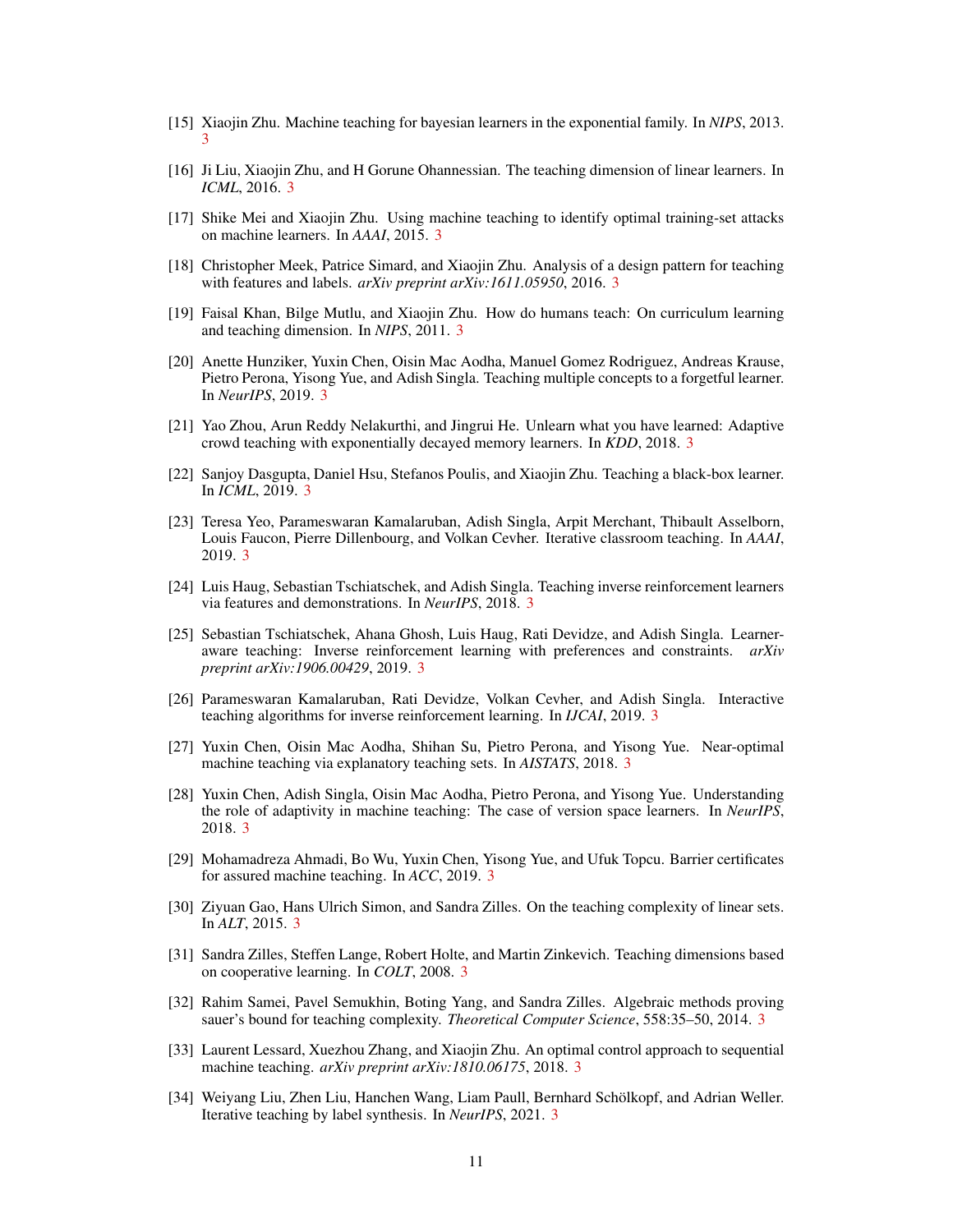- [35] Piotr Indyk and Rajeev Motwani. Approximate nearest neighbors: Towards removing the curse of dimensionality. In *STOC*, 1998. 3
- [36] Piotr Indyk and David Woodruff. Polylogarithmic private approximations and efficient matching. In *Theory of Cryptography*. 2006. 3
- [37] Mayur Datar, Nicole Immorlica, Piotr Indyk, and Vahab S Mirrokni. Locality-sensitive hashing scheme based on p-stable distributions. In *Proceedings of the twentieth annual symposium on Computational geometry (SoCG)*, pages 253–262, 2004. 3
- [38] Alexandr Andoni, Piotr Indyk, Huy L Nguyen, and Ilya Razenshteyn. Beyond localitysensitive hashing. In *Proceedings of the twenty-fifth annual ACM-SIAM symposium on Discrete algorithms*, pages 1018–1028. SIAM, 2014. 3
- [39] Alexandr Andoni, Piotr Indyk, TMM Laarhoven, Ilya Razenshteyn, and Ludwig Schmidt. Practical and optimal lsh for angular distance. In *Advances in Neural Information Processing Systems (NIPS)*, pages 1225–1233. Curran Associates, 2015. 3
- [40] Alexandr Andoni and Ilya Razenshteyn. Optimal data-dependent hashing for approximate near neighbors. In *Proceedings of the forty-seventh annual ACM symposium on Theory of computing (STOC)*, pages 793–801, 2015. 3
- [41] Piotr Indyk and Tal Wagner. Approximate nearest neighbors in limited space. In *Conference On Learning Theory*, pages 2012–2036. PMLR, 2018. 3
- [42] Alexandr Andoni, Thijs Laarhoven, Ilya Razenshteyn, and Erik Waingarten. Optimal hashingbased time-space trade-offs for approximate near neighbors. In *Proceedings of the Twenty-Eighth Annual ACM-SIAM Symposium on Discrete Algorithms (SODA)*, pages 47–66. SIAM, 2017. 3
- [43] Alexandr Andoni, Piotr Indyk, and Ilya Razenshteyn. Approximate nearest neighbor search in high dimensions. *arXiv preprint arXiv:1806.09823*, 7, 2018. 3
- [44] Yihe Dong, Piotr Indyk, Ilya Razenshteyn, and Tal Wagner. Learning space partitions for nearest neighbor search. In *International Conference on Learning Representations*, 2019. 3
- [45] Hao Chen, Ilaria Chillotti, Yihe Dong, Oxana Poburinnaya, Ilya Razenshteyn, and M Sadegh Riazi. {SANNS}: Scaling up secure approximate k-nearest neighbors search. In *29th* {*USENIX*} *Security Symposium (*{*USENIX*} *Security 20)*, pages 2111–2128, 2020. 3
- [46] Xiaoyun Li and Ping Li. Rejection sampling for weighted jaccard similarity revisited. In *Proceedings of the AAAI Conference on Artificial Intelligence (AAAI)*, 2021. 3
- [47] Ryan Spring and Anshumali Shrivastava. Scalable and sustainable deep learning via randomized hashing. *arXiv preprint arXiv:1602.08194*, 2016. 3
- [48] Beidi Chen, Tharun Medini, and Anshumali Shrivastava. Slide: In defense of smart algorithms over hardware acceleration for large-scale deep learning systems. *arXiv preprint arXiv:1903.03129*, 2019. 3, 15
- [49] Benjamin Coleman and Anshumali Shrivastava. Sub-linear race sketches for approximate kernel density estimation on streaming data. In *Proceedings of The Web Conference 2020*, pages 1739–1749, 2020. 3
- [50] Chen Luo and Anshumali Shrivastava. Arrays of (locality-sensitive) count estimators (ace) anomaly detection on the edge. In *Proceedings of the 2018 World Wide Web Conference*, pages 1439–1448, 2018. 3
- [51] Beidi Chen, Yingchen Xu, and Anshumali Shrivastava. Fast and accurate stochastic gradient estimation. *Advances in Neural Information Processing Systems*, 32:12339–12349, 2019. 3, 4, 15
- [52] Anshumali Shrivastava and Ping Li. Asymmetric lsh (alsh) for sublinear time maximum inner product search (mips). In *NIPS*, 2014. 4, 6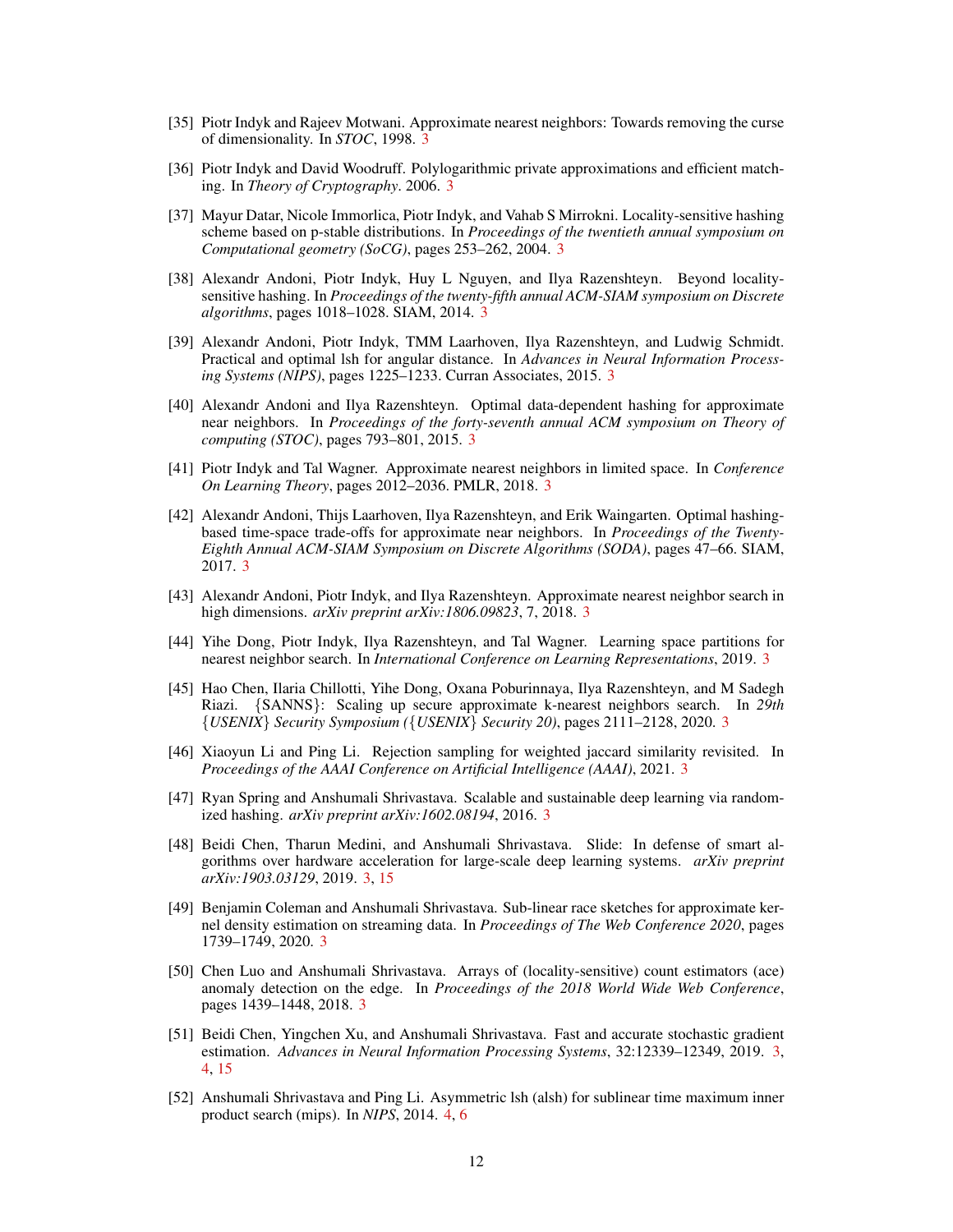- [53] Jinyu Zhao, Yichen Zhang, Xuehai He, and Pengtao Xie. Covid-ct-dataset: a ct scan dataset about covid-19. *arXiv preprint arXiv:2003.13865*, 2020. 4, 19
- [54] Nathan Otterness, Ming Yang, Sarah Rust, Eunbyung Park, James H Anderson, F Donelson Smith, Alex Berg, and Shige Wang. An evaluation of the nvidia tx1 for supporting real-time computer-vision workloads. In *2017 IEEE Real-Time and Embedded Technology and Applications Symposium (RTAS)*, pages 353–364. IEEE, 2017. 7
- [55] Waqar Ali and Heechul Yun. Protecting real-time gpu applications on integrated cpu-gpu soc platforms. *ArXiv e-prints*, 2017. 7
- [56] Soroush Bateni, Zhendong Wang, Yuankun Zhu, Yang Hu, and Cong Liu. Co-optimizing performance and memory footprint via integrated cpu/gpu memory management, an implementation on autonomous driving platform. In *2020 IEEE Real-Time and Embedded Technology and Applications Symposium (RTAS)*, pages 310–323. IEEE, 2020. 7
- [57] NVIDIA Inc. NVIDIA Jetson TX2. [https://www.nvidia.com/en-us/](https://www.nvidia.com/en-us/autonomous-machines/embedded-systems/jetson-tx2/)<br>autonomous-machines/embedded-systems/jetson-tx2/. accessed 2020-09-01. 7. [autonomous-machines/embedded-systems/jetson-tx2/](https://www.nvidia.com/en-us/autonomous-machines/embedded-systems/jetson-tx2/), accessed 2020-09-01. 21
- [58] Yiqiu Wang, Anshumali Shrivastava, Jonathan Wang, and Junghee Ryu. Flash: Randomized algorithms accelerated over cpu-gpu for ultra-high dimensional similarity search. *arXiv preprint arXiv:1709.01190*, 2017. 7
- [59] Nicholas Meisburger and Anshumali Shrivastava. Tera-slash: A distributed energy-efficient mpi based lsh system for tera-scale similarity search. *arXiv preprint arXiv:2008.03260*, 2020. 7
- [60] Ryosuke Okuta, Yuya Unno, Daisuke Nishino, Shohei Hido, and Crissman Loomis. Cupy: A numpy-compatible library for nvidia gpu calculations. In *NIPS LearningSys Workshop*, 2017. 7
- [61] Chih-Chung Chang and Chih-Jen Lin. LIBSVM: A library for support vector machines. *ACM Transactions on Intelligent Systems and Technology*, 2:27:1–27:27, 2011. Software available at <http://www.csie.ntu.edu.tw/~cjlin/libsvm>. 8, 19
- [62] Dheeru Dua and Casey Graff. UCI machine learning repository, 2017. 8
- [63] John Duchi, Elad Hazan, and Yoram Singer. Adaptive subgradient methods for online learning and stochastic optimization. *Journal of Machine Learning Research*, 12(Jul):2121–2159, 2011. 8
- [64] Moses S Charikar. Similarity estimation techniques from rounding algorithms. In *STOC*, 2002. 15
- [65] Gao Huang, Zhuang Liu, Laurens Van Der Maaten, and Kilian Q Weinberger. Densely connected convolutional networks. In *Proceedings of the IEEE conference on computer vision and pattern recognition*, pages 4700–4708, 2017. 19
- [66] Jan-Mark Geusebroek, Gertjan J Burghouts, and Arnold WM Smeulders. The amsterdam library of object images. *IJCV*, 2005. 19
- [67] Siddharth Gopal. Adaptive sampling for sgd by exploiting side information. In *ICML*, 2016. 19
- [68] Chaojian Li, Tianlong Chen, Haoran You, Zhangyang Wang, and Yingyan Lin. Halo: Hardware-aware learning to optimize. In *Proceedings of the European Conference on Computer Vision (ECCV)*, September 2020. 21
- [69] Diana Wofk, Fangchang Ma, Tien-Ju Yang, Sertac Karaman, and Vivienne Sze. Fastdepth: Fast monocular depth estimation on embedded systems. In *2019 International Conference on Robotics and Automation (ICRA)*, pages 6101–6108. IEEE, 2019. 21